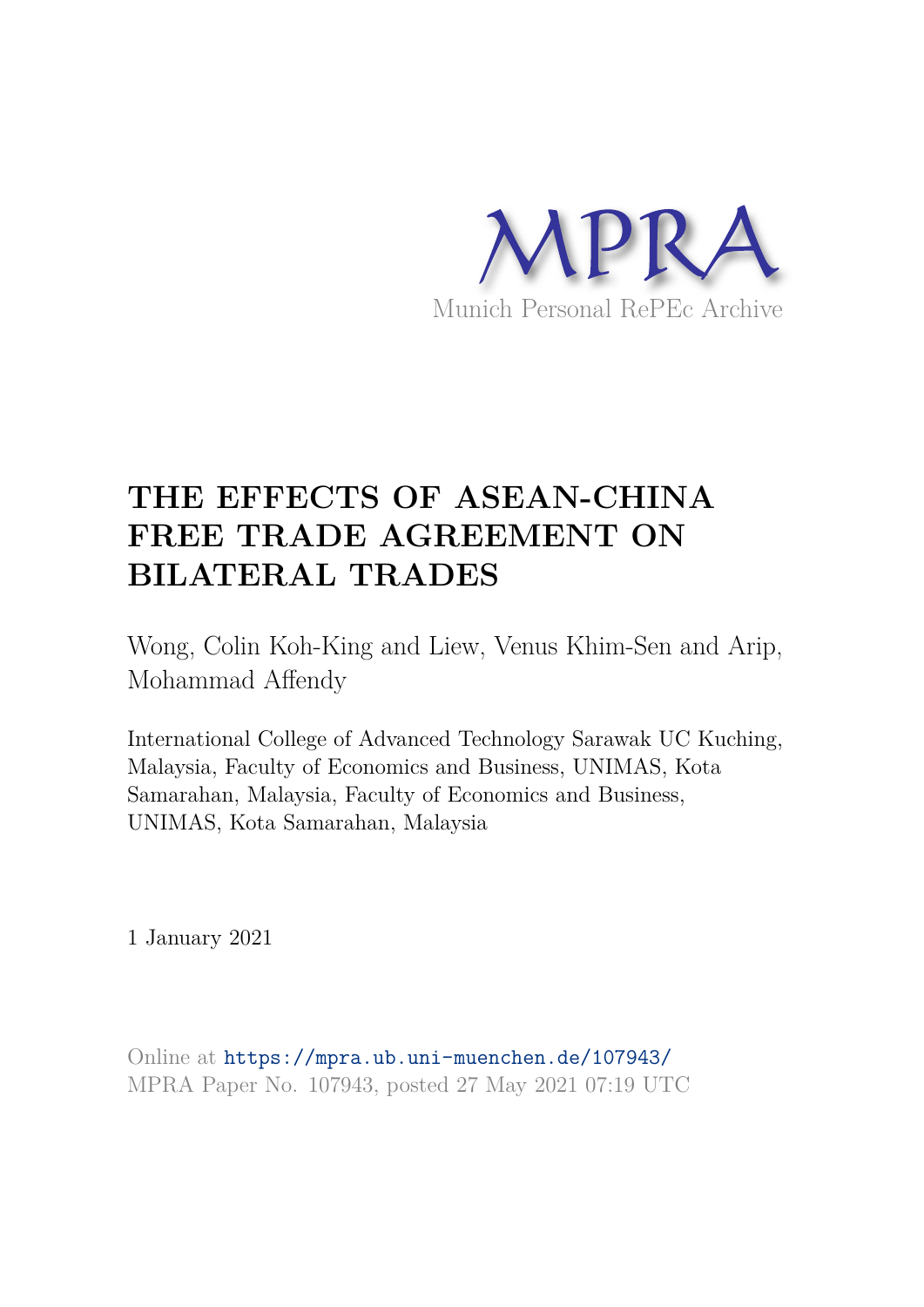# **THE EFFECTS OF ASEAN-CHINA FREE TRADE AGREEMENT ON BILATERAL TRADES**

**Colin Koh-King Wong <sup>a</sup> , Venus Khim-Sen Liew b,\* , Mohammad Affendy Arip <sup>b</sup>**

<sup>a</sup> International College of Advanced Technology Sarawak UC Kuching, Malaysia, [colinwkh@ppks.edu.my](mailto:colinwkh@ppks.edu.my)  <sup>b</sup>Universiti Malaysia Sarawak Faculty of Economics and Business, UNIMAS, Kota Samarahan, Malaysia[, ksliew@unimas.my,](mailto:ksliew@unimas.my) [amaffendy@unimas.my](mailto:amaffendy@unimas.my) 

#### **Abstract**

This article adopts the augmented versions of Gravity Model to examine the effects of the signing of ASEAN-China Free Trade Agreement (ACFTA) on the bilateral aggregate trades. Specifically, ACFTA dummy variables are incorporated in the basic model is to estimate the direction and magnitude of the ACFTA effects. A total of 79 trading partners of ASEAN member countries plus China were examined in this article. The study finds that the Gross Domestic Product, population, natural endowment, distance and common language are the main determining factors of the bilateral trade for ASEAN member countries and its trading partners. Estimated results from this Augmented Gravity Model showed that ACFTA have increased the bilateral aggregate trades not only between intra-bloc member countries, but also between intrabloc and extra-bloc countries. With this positive finding, ASEAN and China could consider to expand their free trade area to a broader regional perspective, to enhance economic growth and to reduce regional inequality.

**Keywords:** ASEAN–China Free Trade Area (ACFTA), Gravity Model, Total aggregate trades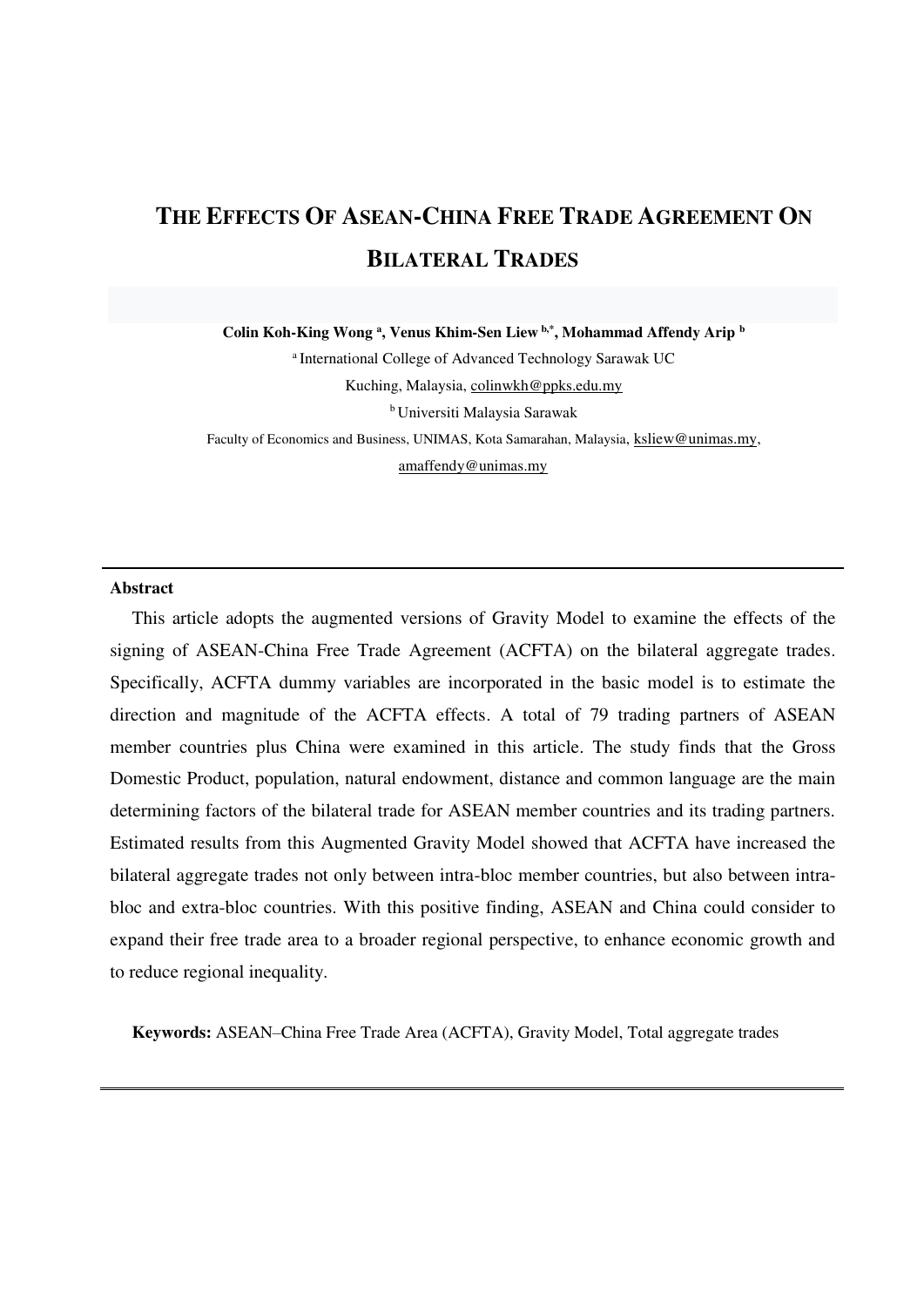### **I. INTRODUCTION**

The Association of Southeast Asian Nations, or ASEAN, was founded on August 8, 1967 in Bangkok, Thailand, when the ASEAN Founding Fathers, namely Indonesia, Malaysia, Philippines, Singapore and Thailand signed the ASEAN Declaration (Bangkok Declaration). The bloc progressively developed and expanded as Brunei Darussalam joined on January 7, 1984, Vietnam on July 28, 1995, Lao PDR and Myanmar on July 23, 1997, and Cambodia on April 30, 1999, in which it makes up ten ASEAN member countries.

During the Fifth ASEAN-China Summit on November 2001, China and ASEAN countries agreed the formation of an ASEAN- China Free Trade Area (ACFTA), to launch the FTA in ten years as well as to support exceptional and differential treatment and flexibility for developing ASEAN countries, namely Cambodia, Lao PDR, Myanmar, and Vietnam (CLMV). One year after declaring their intention to form a free trade area, all the eleven-member countries signed a Framework Agreement on a Comprehensive Economic Cooperation during the seventh ASEAN- China Summit in November 2002.

Generally, China has been trading with ASEAN countries for more than thirty years. Nonetheless, the trade between these regions has significantly grown-up since the signing of ACFTA. The imports of China from ASEAN have developed significantly and ASEAN has turned out to be one of the main import sources for China. Overall, China has gradually turned out to be a dominant participant in the production networks that include the machinery and electronics & electrical manufacture, as well as to obtain the capital products and components from these countries.

The flows of bilateral trade between ASEAN and China, which is maintained by the zero-tariff schemes under ACFTA, showed some rapid increasing movements in 2010. At this point in time, China has turned out to be the major trading partner of ASEAN member countries whereas ASEAN member countries remained as the fourth major trading partners of China. On the whole, ASEAN has gained from trade surplus with China. Nevertheless, the trade surplus might have derived from the trade triangle where China imports the resources and technology from its neighbouring countries while obtaining the raw materials and intermediate products from Southeast Asian countries and assembles them for the purpose of exporting the final products to the rest of the world.

As indicated by Ministry of Commerce of China, the bilateral trade volume between ASEAN countries and China amounted to US\$514.8 billion in 2017. The exports of China to ASEAN countries reached US\$279.1billion at the same time as its imports attained US\$235.7 billion in 2017. In 2017, China had recorded a trade surplus of US\$43.4 billion with ASEAN member countries. On the whole, the top trading partners of China within the ASEAN region were Malaysia, Thailand and Vietnam, in which Vietnam was the primary export destination of China whereas China imported more products from Malaysia.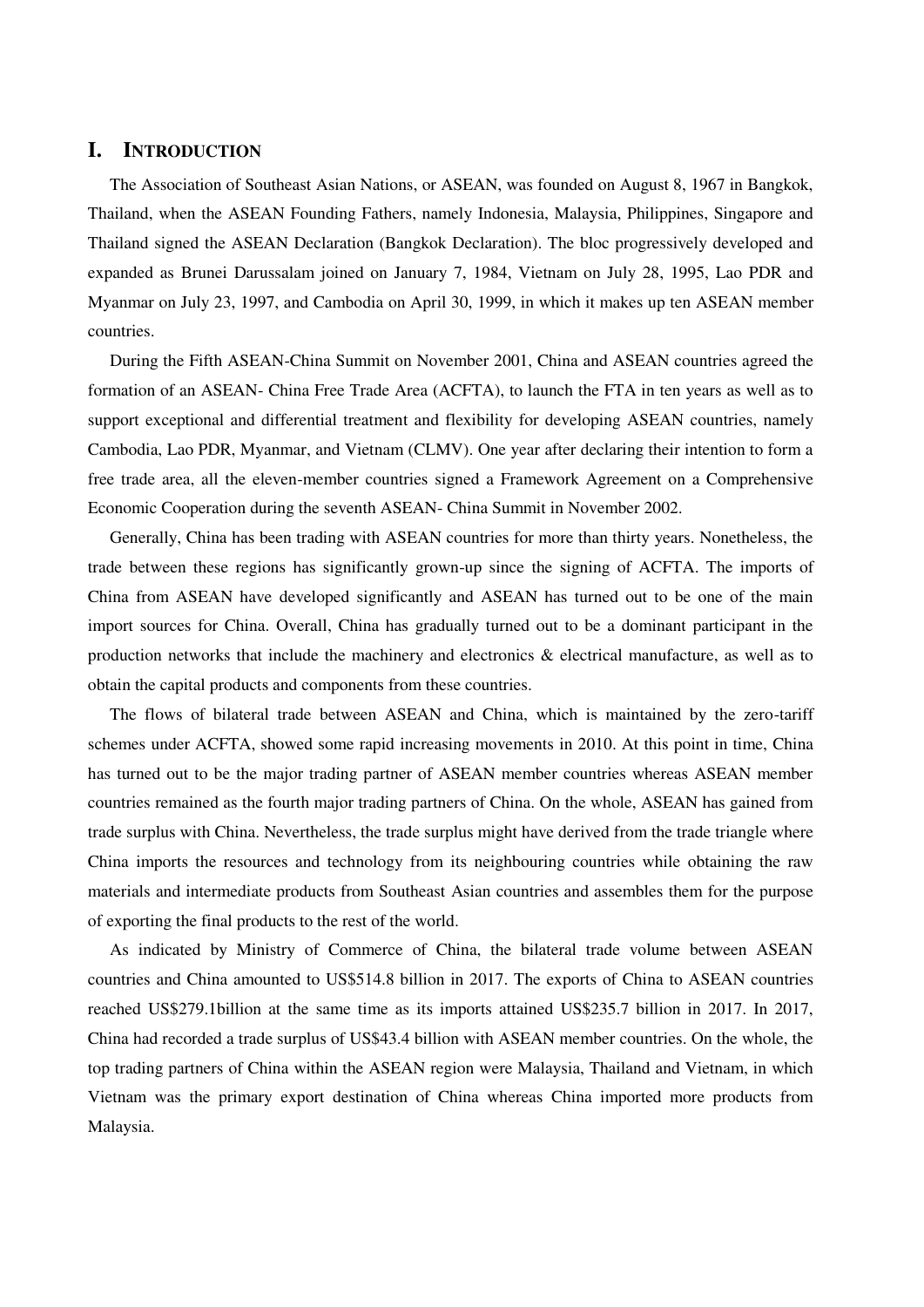第 56 卷第 2 期 2019 年 4 月

## **JOURNAL OF SOUTHWEST JIAOTONG UNIVERSITY Vol. 56 No.**

#### Table 1.

Intra-Regional Trade Shares (Merchandise Trade), 1980 -2014 (%)

| <b>Region</b>   | 1980s | 1990s | 2000s | 2010-2014 |
|-----------------|-------|-------|-------|-----------|
| <b>ASEAN</b>    | 18.6  | 22.5  | 24.4  | 25.3      |
| <b>RCEP</b>     | 30.0  | 34.9  | 38.9  | 41.2      |
| EU              | 61.6  | 66.5  | 67.1  | 62.2      |
| <b>MERCOSUR</b> | 6.9   | 17.1  | 13.4  | 14.1      |
| <b>NAFTA</b>    | 39.5  | 47.9  | 53.3  | 49.2      |
| <b>SAARC</b>    | 3.9   | 4.5   | 5.8   | 6.1       |

Notes: ASEAN=Association of Southeast Nations, EU=European Union, MERCOSUr=Southern Common Market, NAFTA=North American Free Trade Agreement, RCEP=Regional Comprehensive Economic Partnership, SAARC=South Asian Association for Regional Cooperation. Source: Authors' calculation based on data from United Nation COMTRADE database

Overall, the intra-ASEAN trade expanded throughout the 1990s and 2000s. As presented in Table 1, the intra-ASEAN trade includes a quarter of total trade of ASEAN member countries. The share of intra-ASEAN merchandise trade is higher than the trade in MERCOSUR or SAARC. Nonetheless, it has got to be emphasized that the relatively lower intra-regional trade share in ASEAN does not reveal the nonachievement of ASEAN's regional integration forces. Nevertheless, it indicates that the robust growth of intra-ASEAN merchandise trade goes together with by robust trade expansion with China, Japan, the Republic of Korea, and India. This indicates the pursuit of 'open regionalism' in ASEAN, which shows that the trade discriminatory policies for intra-ASEAN have been minimalized, and therefore granting the comprehensive implementation of comparative advantage in ASEAN [1]. Likewise, a large share of intra-ASEAN trade can be found in parts and components that are exported as intermediate products to the rest of East Asia and the world. Thus, the strength of trade within ASEAN also involves the strength of trade with non-ASEAN member countries, particularly China.

There has been a substantial development in intra-regional trade shares in commodity groups such as vehicles, except the railway and tramway (primarily cars and motorcycles), in which it exaggerated to some extent by the emergence of Thailand and Indonesia as the major export hub of ASEAN for automotive products for ASEAN regions and the rest of the world.

At the same time, the electronics and electrical equipment parts and components account for the largest share of intra-ASEAN commodity trade, and there is an apparent geographic relocation as part of dynamic adjustments in the regional production networks in East Asia. For instance, Table 2 reveals the shares of China and ASEAN in the exports and imports of parts and components for electrical and electronic goods in 1995, 2003, and 2015 for the major ASEAN member countries in the sector. The table shows the substantial expansion in exports and imports from China throughout the period for the majority of ASEAN member countries. While most of the trade expansion with China is reallocate from Japan, the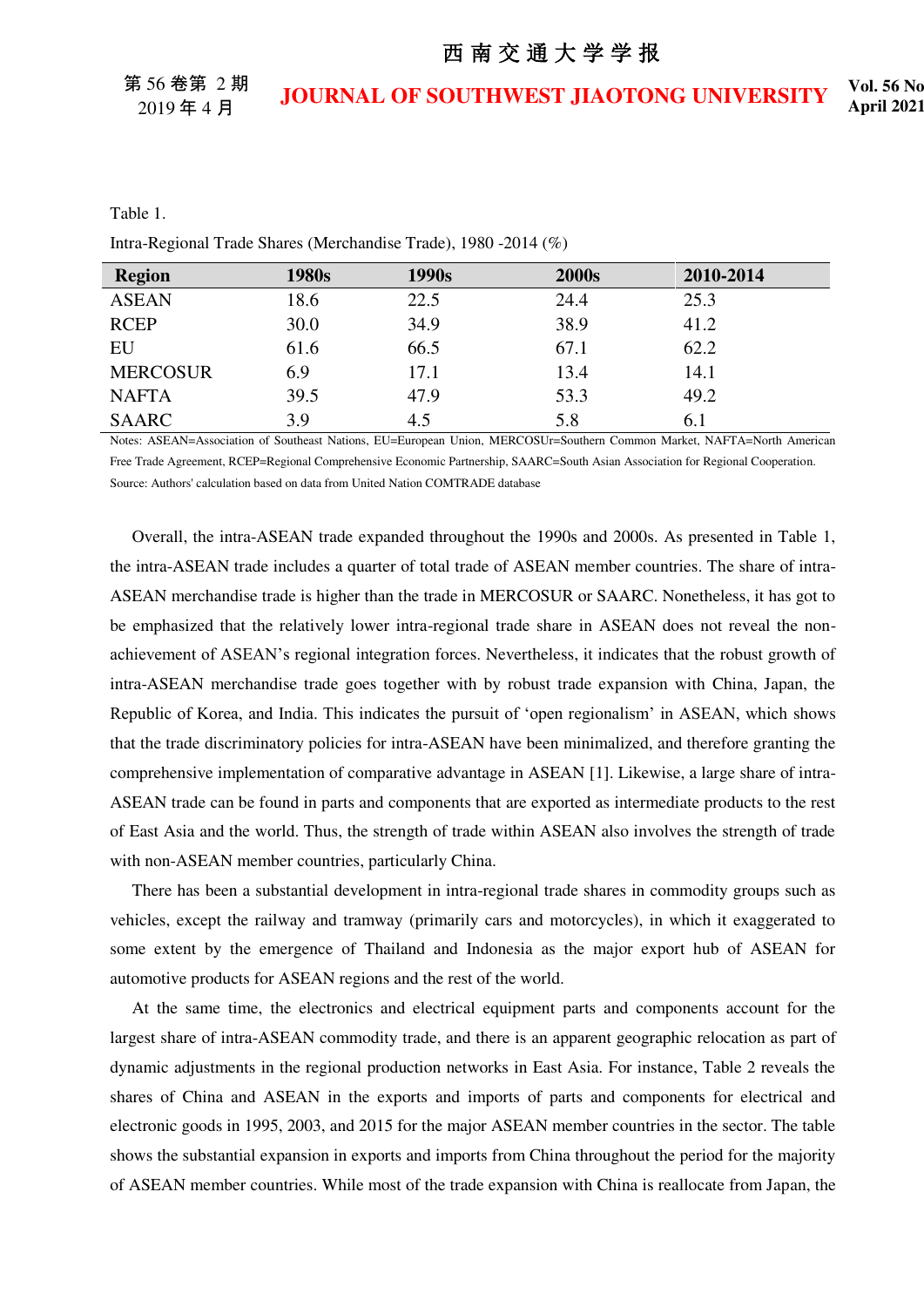EU, and Taiwan, the substantial expansion in the share of exports and imports from China is accompanied by substantial reductions in the share of exports and imports from ASEAN in Malaysia, Singapore, Thailand, Indonesia, and Vietnam.

Hence, the important research issue is whether the ACFTA agreement signing have helped to stimulate the aggregate trades between the ASEAN countries and its trading partners? The objective of this study is to explore whether ACFTA has any trade creation or diversification impacts on the ASEAN's bilateral trade flows between ASEAN member countries and their trading partners. Both intra-ASEAN (between ASEAN member countries), and extra-ASEAN trade flows (with non-member trading partners) are analyzed in this study.

#### Table 2.

Shares of China and ASEAN in ASEAN Member States' Trades of Parts and Components for Electrical and Electronic Goods (%)

| <b>Country</b> | <b>Partner</b> | 1995           | 2003  | 2015  |
|----------------|----------------|----------------|-------|-------|
|                |                | <b>Exports</b> |       |       |
| Indonesia      | China          | 0.04           | 2.64  | 4.65  |
|                | <b>ASEAN</b>   | 58.51          | 53.97 | 47.15 |
| Malaysia       | China          | 0.32           | 6.09  | 17.22 |
|                | <b>ASEAN</b>   | 32.57          | 28.64 | 25.04 |
| Philippines    | China          | 0.11           | 5.71  | 9.39  |
|                | <b>ASEAN</b>   | 16.22          | 23.54 | 21.4  |
|                | China          | 1.14           | 6.08  | 18.99 |
| Singapore      | <b>ASEAN</b>   | 31.47          | 33.09 | 21.46 |
| Thailand       | China          | 0.4            | 8.12  | 13.59 |
|                | <b>ASEAN</b>   | 34.37          | 26.57 | 22.05 |
|                | China          | 0.03           | 6.08  | 11.94 |
| Vietnam        | <b>ASEAN</b>   | 67.56          | 42.14 | 12.7  |
|                |                | <b>Imports</b> |       |       |
| Indonesia      | China          | 1.87           | 5.04  | 31.18 |
|                | <b>ASEAN</b>   | 17.02          | 58.19 | 34.25 |
|                | China          | 0.78           | 9.13  | 21.32 |
| Malaysia       | <b>ASEAN</b>   | 21.86          | 23.05 | 24.91 |
| Philippines    | China          | 0.56           | 2.29  | 11.22 |
|                | <b>ASEAN</b>   | 9.41           | 13.95 | 20.33 |
|                | China          | 1.43           | 9.07  | 19.72 |
| Singapore      | <b>ASEAN</b>   | 29.68          | 38.49 | 23.57 |
| Thailand       | China          | 1.43           | 12.56 | 31.74 |
|                | <b>ASEAN</b>   | 24.21          | 27.92 | 25.17 |
|                | China          | 0.81           | 5.51  | 42.51 |
| Vietnam        | <b>ASEAN</b>   | 23.96          | 17.94 | 14.82 |

Source: Authors' calculation based on data from United Nation COMTRADE.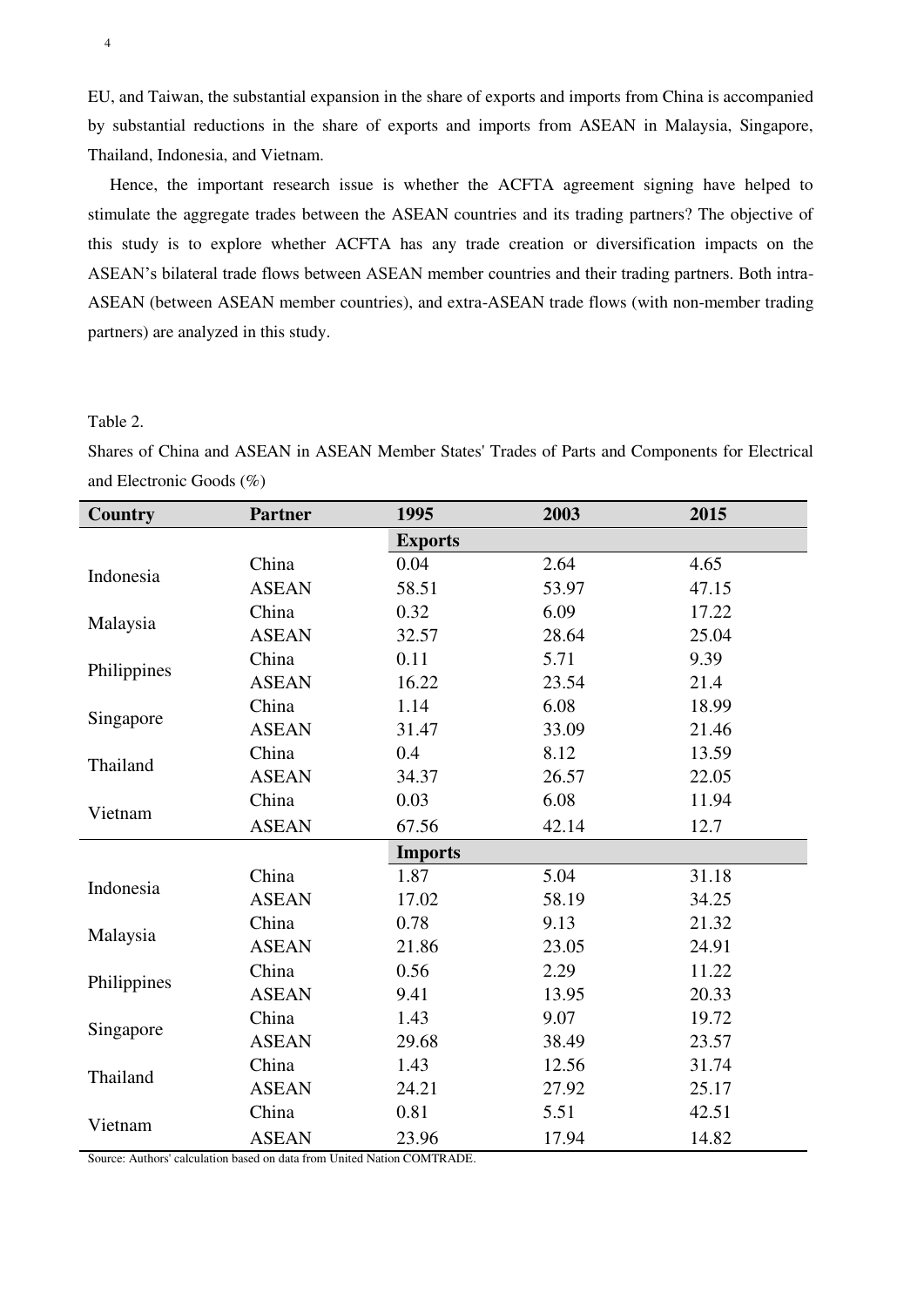第 56 卷第 2 期 2019 年 4 月

**JOURNAL OF SOUTHWEST JIAOTONG UNIVERSITY Vol. 56 No.** 

[2] had attempted to addressed question using panel data analysis involving 31 countries over the 1995 to 2010 period. This study differentiates itself with [2], by emp loying a relatively more recent sample period, and engaging more trading partners in the analysis. In particular, the panel data for estimation includes a more recent period of 16 years (1999-2015) and the top 79 importer partners of ASEAN countries, which account for 95% of ASEAN's exports are included for analysis. As such, this article therefore provides a more recent and a more comprehensive evidence on the effects of ACFTA on aggregate bilateral trades.

#### **II. PAST STUDIES ON ACFTA AND TRADE EFFECTS**

Several researches had been conducted to study the effects of ACFTA on bilateral trades. Among others, [2] documented that ACFTA led to significant trade creation effects. This finding was obtained from a panel data analysis involving 31 countries over the 1995 to 2010 period. They also found that the trade agreements between ASEAN and China yield an overall positive trade effect. The positive and significant estimated results for the aggregate data established that reducing and removing tariff barriers in ACFTA promotes total trade volumes between intra-bloc member countries, intra-bloc and extra-bloc countries. There are significant trade creation effects in terms of exports of manufactured goods and chemical products, even if the trade creation and diversion impacts for agricultural raw materials, as well as machinery and transport equipment, are not significant. [3] investigated the trade-related effects of the free trade agreement for the People's Republic of China (PRC) and ASEAN countries and they concluded that ACFTA holds a significantly greater outcome on the bilateral trade flows between PRC and ASEAN countries, given the strong global production linkages and high trade ratio in parts and components within the region.

Studying the impact of ACFTA on international agricultural trade, [4] uncovered that the implementation of ACFTA lead to substantial trade creation impacts for the exports and imports of dairy products. In the case for combined group of dairy products, the trade creation effect is predominant on the imports, but it is surpassed by the trade diversion effect in terms of exports. On the other perspectives by focusing on individual countries, [5] found that ACFTA holds substantial positive impact on Indonesia's exports to the ASEAN countries and China. In line with the trade liberalization where the ACFTA is one form of trade liberalization that the reduction and elimination of tariffs will enhance the export flows. On the other hand, [6] reported that ACFTA diverted the trade of fresh bananas for Philippines from Japan to ASEAN member countries as well as to China. Results of the competitiveness analysis revealed that the Philippines' fresh banana exports to China are not price and quality competitive. However, there are some other export markets for the Philippines' fresh banana such as the Middle East, Southeast Asia, New Zealand, and United States.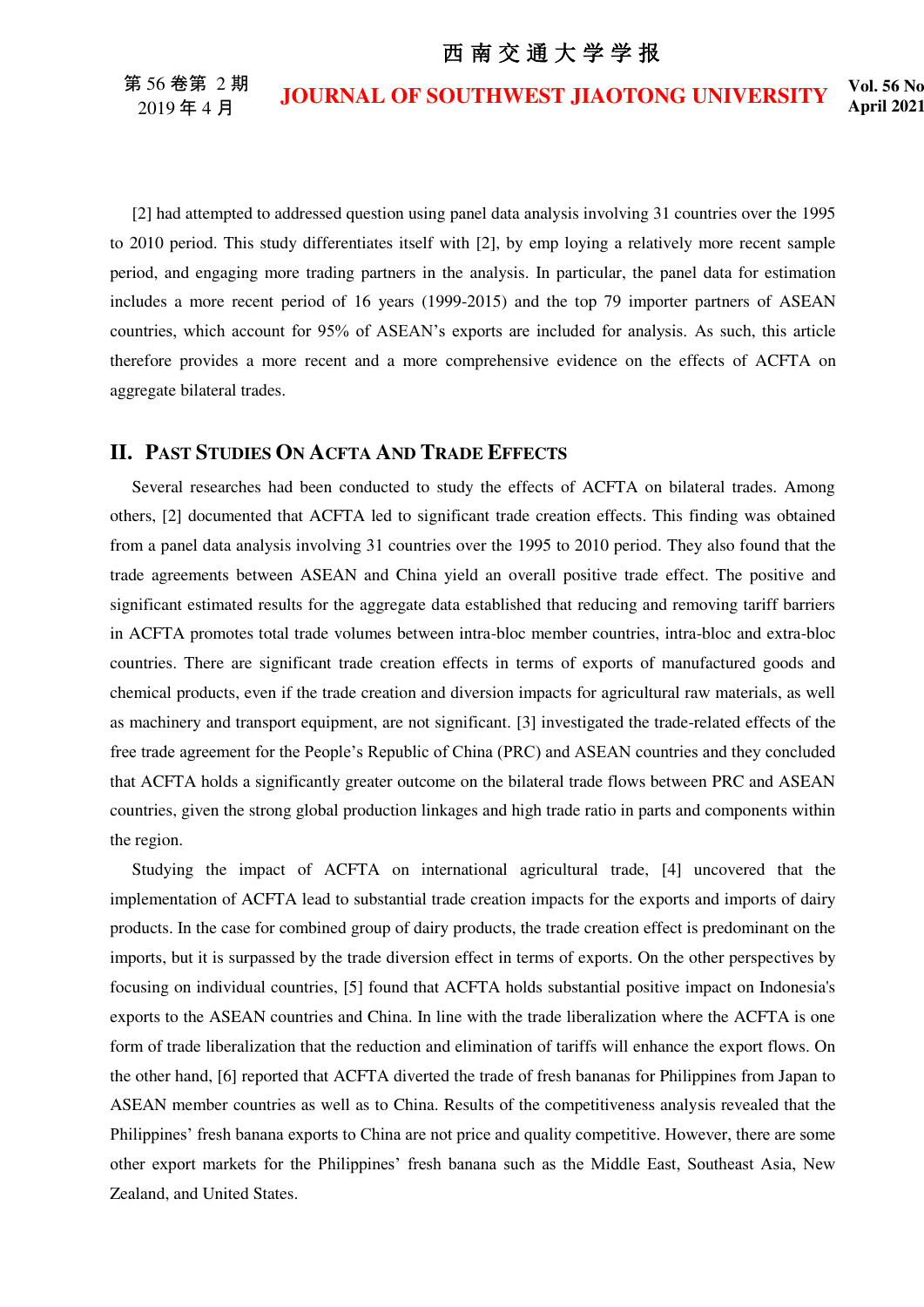#### **III. PANEL DATA AND MODEL SPECIFICATIONS**

The panel data for estimation includes a period of 16 years (1999-2015) and takes in China and ten ASEAN member countries as exporter countries: Malaysia, Indonesia, Singapore, the Philippines, Thailand, Brunei Darussalam, Lao People's Democratic Republic, Myanmar, Vietnam and Cambodia. There are 79 selected importer countries, from other parts of Asia together with some developed and developing countries. The selected import countries are the top 79 importer countries of ASEAN countries, which account for 95% of ASEAN's exports.

This study follows the Vinerian specification of integration effects with an addition of two different groups of FTA dummy variables that explain the trade creation and diversion impacts in terms of export and import flows, as recommended by [7], [8], [9], [10] and [11] to establish whether the formation of ACFTA has accelerated the trade among the ASEAN member countries and non-ASEAN member countries.

The basic form of Gravity Model explains the bilateral export volumes from exporting country *i* to importing country *j*. In its basic form, the bilateral trade  $(X_{ijt})$  (from country *i* to country *j* is determined by Gross Domestic Product (*Y*), populations (*Pop*) and distance (*Dist*). Moreover, binary dummies including common border (*border*), language (*Lang*), landlocked (*llocked*) and island countries are commonly treated as part of the basic Gravity Model. This study estimates the following equation, in which the basic Gravity Model is augmented with *ACFTA* dummy variables to estimate the impact of the commencement of *ACFTA* on intra-ASEAN trade flows:

$$
\ln X_{ijt} = \beta_0 + \beta_1 \ln Y_{it} + \beta_2 \ln Y_{jt} + \beta_3 \ln Pop_{it} + \beta_4 \ln Pop_{jt} + \beta_5 \ln Dist_{ij} + \beta_6 Lang_{ij}
$$
  
+  $\beta_7 border_{ij} + \beta_8 llocked_{it} + \beta_9 llocked_{jt} + \beta_{10} island_{it} + \beta_{10} island_{jt}$   
+  $\varphi_1 ACTA_1_{ijt} + \varphi_2 ACTA_2_{ijt} + \varphi_3 ACTA_3_{ijt} + \varepsilon_{ijt}$  (1)

Each binary dummy variable takes the value of 1 if the condition is met, and zero if otherwise. Meanwhile ln,  $t$  and  $e$  refer to time period (in year) and error terms respectively. Variables in ln are analyzed in their logarithmic form.

The dummy variable  $ACFTA$  1 represents the binary variable that takes the value of 1 when countries *i* and *j* are the ACFTA member countries in year *t*, zero if otherwise. A positive (negative) coefficient of  $ACFTA_1_{i}$  represents the trade creation impacts and implies that intra-regional trade has been maintained by the free trade agreements and it is higher (lower) than the normal trade levels.

 $ACFTA_2_{ijt}$  takes a value of one if exporter country *i* belongs to the ACFTA member countries in year t and destination country *j* does not belongs to the ACFTA countries and zero otherwise. A statistically significant and positive coefficient is categorized as the export creation effect and it implies that regional trade integration leads to export substitutions from ACFTA member countries to non-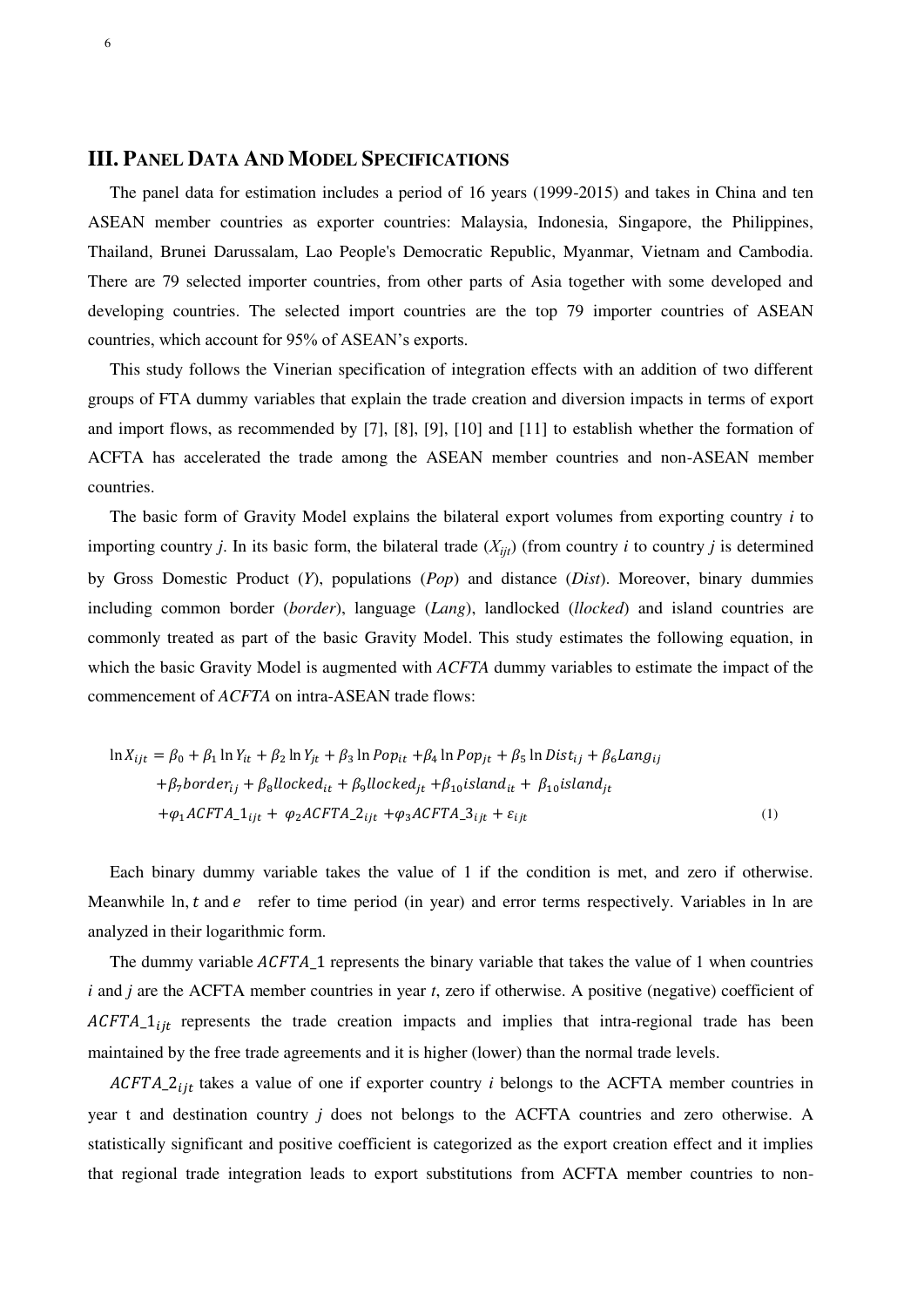#### 第 56 卷第 2 期 2019 年 4 月 **JOURNAL OF SOUTHWEST JIAOTONG UNIVERSITY Vol. 56 No.**

**April 2021** 

ACFTA countries. However, negative coefficient indicates the export reduction from member countries to non-member countries and it is known as the export diversion effect.

 $ACFTA_3_{ijt}$  takes a value of one if exporter *i* is a non-member country of ACFTA in year *t* and destination country *j* belongs to the ACFTA member countries and zero otherwise. Essentially, a statistically significant positive coefficient of  $ACFTA_3_{ijt}$  is classified as the import creation effects and it shows the expanded imports from the non-member countries to member countries. In contrary, a negative coefficient indicates the import diversion effects.

The augmented Gravity Model as depicted in Equation (1) is estimated using Pooled-OLS (denoted as Model 1) and Panel Random Effect (Model 2) modeling techniques. Breusch-Pagan LM test is then conducted to see which of the two models is a better-fitted model. If the null hypothesis is not rejected, the pooled regression model is the appropriate estimation model. However, if random effect has been established, the Hausman test statistic is in turn applied to determine if the Fixed Effect Model (Model 3) is preferred over the Random Effect Model. In the Fixed Effect Model, the time-fixed effects are considered and so time-invariant factors, such as distance, adjacency, common border or any other economic, political and cultural aspects. Hence,  $Dist_{ij}$ , Lang<sub>ij</sub>, border<sub>ij</sub>, llocked<sub>it</sub>, llocked<sub>it</sub>, island<sub>it</sub> and *island<sub>it</sub>* are omitted as they are fixed over time. Subsequently, the Gravity Model (Model 3) is represented as:

$$
\ln X_{ijt} = \beta_0 + \beta_1 \ln Y_{it} + \beta_2 \ln Y_{jt} + \beta_3 \ln Pop_{it} + \beta_4 \ln Pop_{jt} + \varphi_1 ACFTA_1_{ijt} + \varphi_2 ACFTA_2_{ijt}
$$
  
+ $\varphi_3 ACFTA_3_{ijt} + \pi_{ij} + \delta_t + \mu_{ijt}$  (2)

### **IV. EMPIRICAL RESULTS AND DISCUSSION**

The estimated Augmented Gravity Models of different specifications are summarized in Tables 3, 4 and 5. This study first estimates the panel data by applying a pooled OLS method and the result as shown in Table 3 reveals that all variables considered have significant effects on bilateral trades, including the *ACFTA* dummies. In particular, Gross Domestic Product, population and common language significantly enhance bilateral trades, while distance, border and landlocked conditions hinder bilateral trade significantly. On the other hand, island countries favour bilateral trades most probably due to the convenience of ports. significant impact natural endowment, distance and common language are the main determining factors. However, Breusch-Pagan LM test result shows that Pooled OLS Model can be rejected in favour of Random Effect Model and the estimated Model 2 is presented in Table 4. Based on the Hausman test result, random effect in Model 2 is in turn rejected in favour of fixed effect, and hence Model 3 is estimated and the result is reported in Table 5.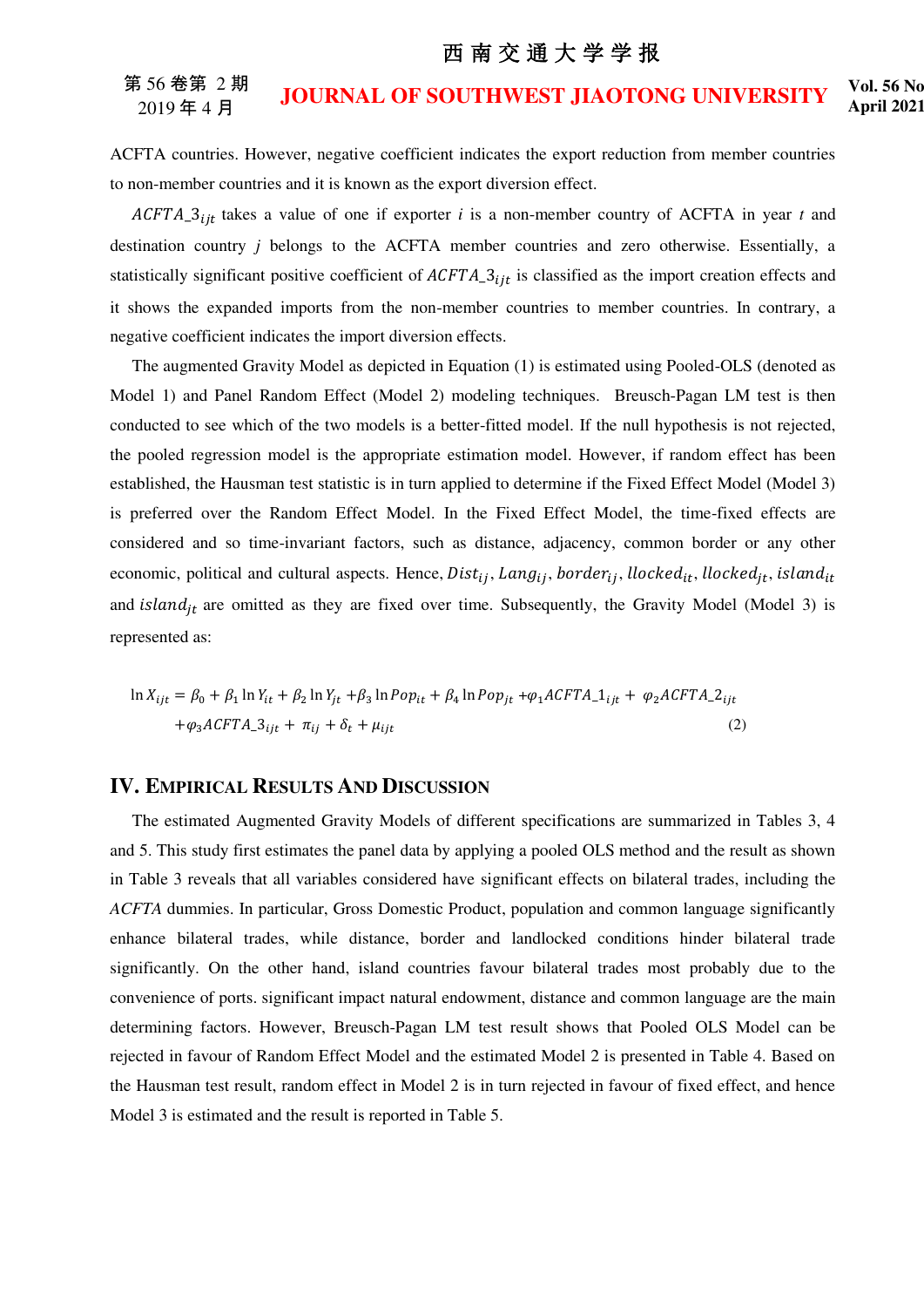| `able |  |
|-------|--|
|-------|--|

Pooled OLS Estimation (Model 1)

| <b>Variable</b>                          | <b>Coefficient</b> [t-statistic] |
|------------------------------------------|----------------------------------|
| $ln Y_{it}$                              | 1.2331 [84.17]***                |
| $ln Y_{jt}$                              | $0.6115$ [42.66]***              |
| $ln POP_{ir}$                            | $0.4534$ [23.72]***              |
| $ln POP_{it}$                            | 0.4826 [26.01]***                |
| $ln DIST_{ii}$                           | $-0.8798$ [ $-16.88$ ]***        |
| $LANG_{ij}$                              | 2.2143 [16.99]***                |
| <i>BORDER</i> <sub>ij</sub>              | $-0.5120$ [ $-2.80$ ]***         |
| LLOCKED;                                 | $-2.818$ [ $-28.17$ ]***         |
| LLOCKED;                                 | $-1.7032$ [ $-17.03$ ]***        |
| ISLAND;                                  | 1.0830 [14.90]***                |
| ISLAND <sub>i</sub>                      | $0.6987$ [9.69]***               |
| $ACFTA_1_{ijt} (\varphi_1)$              | $-0.9240$ [-4.39]***             |
| $ACFTA_2_{ijt} (\varphi_2)$              | $-0.7840[-9.35]***$              |
| $ACFTA_3$ <sub>ijt</sub> ( $\varphi_3$ ) | $-0.4309$ [ $-61.63$ ]***        |
| Constant                                 | 43.6249 [61.63]***               |
| Breusch-Pagan LM test                    | 2200000 [0.000]***               |
| <b>AIC</b>                               |                                  |
| $\overline{N}$                           | 27676                            |
| R-squared                                | 0.5034                           |
| Adj $R$ -Squared                         | 0.5031                           |
| <b>RMSE</b>                              | 4.4604                           |
| Wald Test for the exclusion of:          | $\chi$ 2 [p-value]               |
| <b>ACFTA</b>                             | 16.59 [0.000]                    |

Note: Robust and clustered standard errors used to compute *t*-values, which are reported below each coefficient. Estimation uses White's heteroskedasticity-consistent covariance matrix estimator. Asterisks \*, \* and \*\*\* denote statistically significant at 10, 5 and 1 percent level respectively.

From the estimated Model 3 shown in Table 5, the bilateral trade flows are significantly and positively affected by the GDP of importing countries. Specifically, a one percent increase (decrease) in GDP can be associated to a 0.72 percent increase (decrease) in aggregate trade flowing from the exporting countries to their importing counter countries. In line with the finding of [12], populations of exporting and importing countries to positive impacts on bilateral trade. The significantly positive coefficients of population variables imply that a one percent increase (decrease) in populations can be associated to a 1.77 and 0.43 percent increase (decrease) in the bilateral aggregate trade respectively for exporting and importing countries. Importantly, it is revealed by the positive coefficients of *ACFTA\_1* and *ACFTA\_2* dummies, that ACFTA has generated pure trade creation effect in terms of exports (see Table 4). Moreover, from the positive coefficient of *ACFTA\_1* but negative coefficient of *ACFTA\_3*, it can be concluded that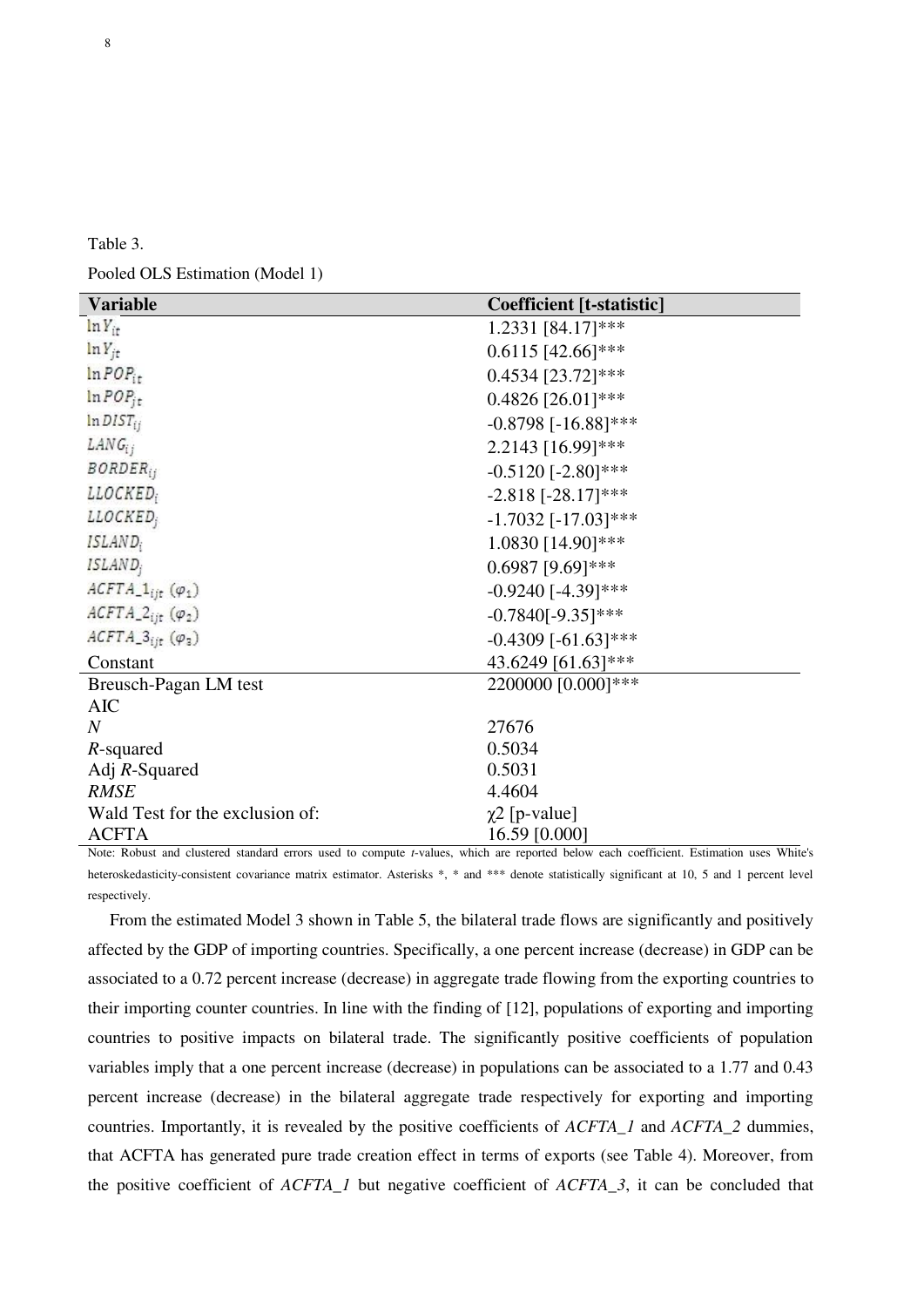#### 第 56 卷第 2 期 2019 年 4 月 **JOURNAL OF SOUTHWEST JIAOTONG UNIVERSITY Vol. 56 No. April 2021**

ACFTA has resulted in pure trade creation effect in terms of exports. Note that the *ACFTA* variables have individual and overall significance by the *t* test and the Wald test for the exclusion of ACTFA variables.

Table 4.

Random Effect Model Estimation (Model 2)

| <b>Variable</b>                            | <b>Coefficient</b> [t-statistic] |
|--------------------------------------------|----------------------------------|
| $ln Y_{it}$                                | $-0.013$ [ $-0.87$ ]             |
| $ln Y_{it}$                                | $0.6424$ [62.20]***              |
| $ln POP_{it}$                              | 1.7650 [6.25]***                 |
| $ln POP_{it}$                              | $0.4633$ [35.41]***              |
| $ln DIST_{ii}$                             | $-0.6032$ [ $-12.35$ ]***        |
| $LANG_{ij}$                                | 1.1502 [11.80]***                |
| <b>BORDER</b> <sub>ij</sub>                | $0.3907$ [3.00]***               |
| LLOCKED;                                   | $0.4427$ [0.57]                  |
| <i>LLOCKED</i> ;                           | $-1.7472$ [ $-24.97$ ]***        |
| ISLAND;                                    | $-1.0022$ [ $-1.26$ ]            |
| ISLAND <sub>i</sub>                        | $-0.8086$ [16.00]***             |
| $ACFTA_1_{ijt} (\varphi_1)$                | 1.2782 [6.51]***                 |
| $ACFTA_2_{ijt} (\varphi_2)$                | 1.4810 [1067]***                 |
| $ACFTA_3$ <sub>ijt</sub> ( $\varphi_3$ )   | 1.0979 [7.89]***                 |
| Constant                                   | $-43.0474$ [ $-8.74$ ]***        |
| Breusch-Pagan LM test                      | 17.23 [0.000]***                 |
| Hausman test                               | $0.000$ [0.000]***               |
| <b>AIC</b>                                 | 142079.9                         |
| $\overline{N}$                             | 27676                            |
| R-squared                                  | 0.7584                           |
| Adj $R$ -Squared                           | 0.7574                           |
| <b>RMSE</b>                                | 3.1166                           |
| Wald Test for the exclusion of:            |                                  |
| <b>ACFTA</b>                               | 34.38 [0.000]                    |
| Note: See Footnote to Table 3 for symbols. |                                  |

Table 5.

Fixed Effect Model Estimation (Model 3)

| <b>Variable</b>                          | <b>Coefficient</b> [t-statistic] |  |
|------------------------------------------|----------------------------------|--|
| $ln Y_{ir}$                              | $-0.0096$ $[-0.63]$              |  |
| $ln Y_{jt}$                              | $0.7169$ [69.80]***              |  |
| $ln POP_{it}$                            | $1.7677$ [6.08]***               |  |
| $ln POP_{it}$                            | $0.4293$ [34.53]***              |  |
| $ACFTA_1_{ijt} (\varphi_1)$              | $1.1873$ [5.88]***               |  |
| $ACFTA_2_{ijt} (\varphi_2)$              | 1.3137 [9.21]***                 |  |
| $ACFTA_3$ <sub>ijt</sub> ( $\varphi_3$ ) | $0.9041$ [6.33]***               |  |
| Constant                                 | $-50.7777$ [ $-10.07$ ]***       |  |
| <b>AIC</b>                               | 141520.9                         |  |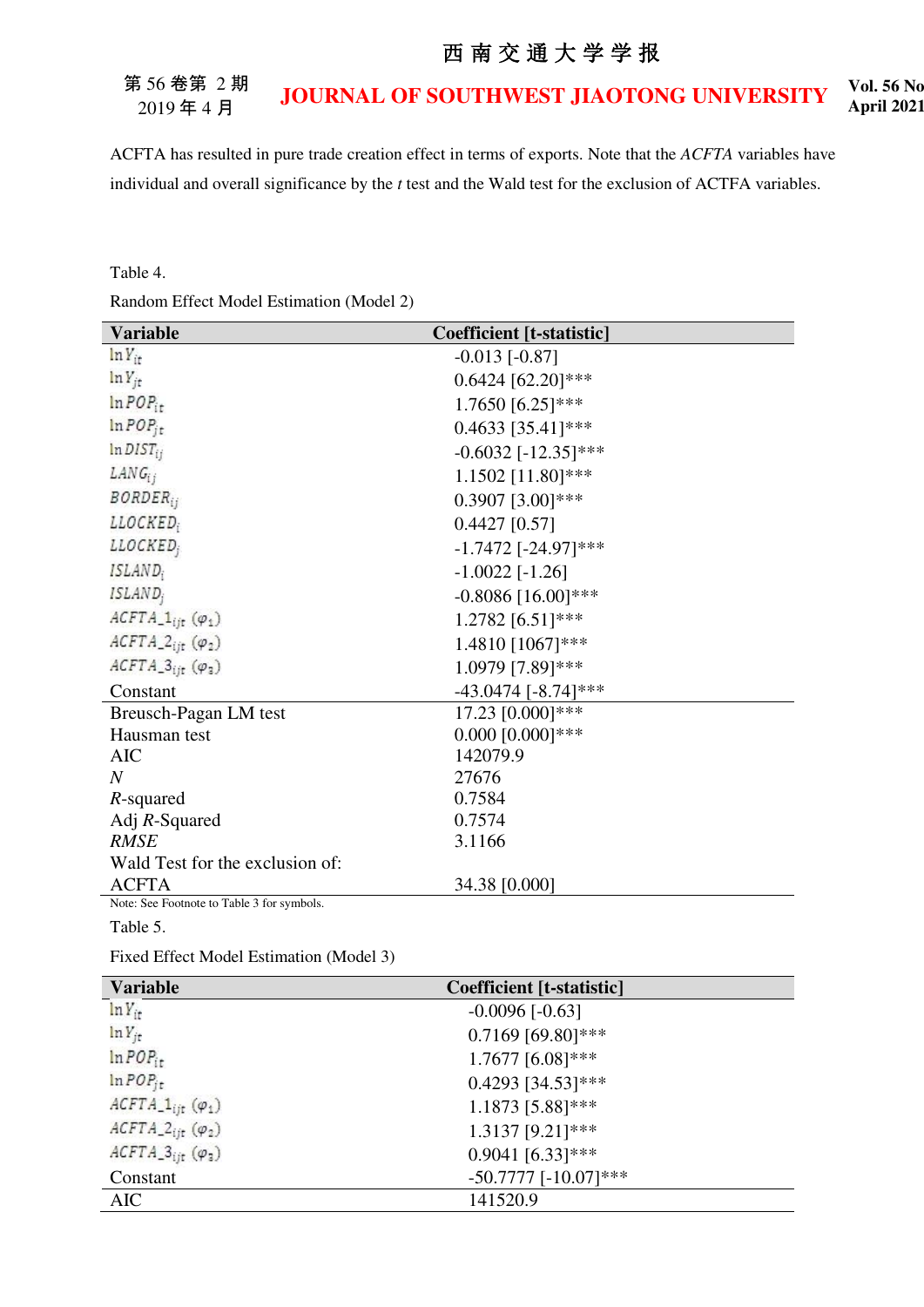| $\overline{N}$                             | 27676          |
|--------------------------------------------|----------------|
| R-squared                                  | 0.7444         |
| Adj $R$ -Squared                           | 0.7434         |
| RMSE                                       | 3.2051         |
| Wald Test for the exclusion of:            |                |
| <b>ACFTA</b>                               | 194.43 [0.000] |
| Note: See Footnote to Table 3 for symbols. |                |

#### Table 6.

Outcomes of Trade Effects of ACFTA

|                                                                         | $ACFTA_1_{ijt} (\varphi_1 > 0)$ |  |
|-------------------------------------------------------------------------|---------------------------------|--|
| $ACFTA_2_{ijt} (\varphi_2 > 0)$                                         | Pure TC $(X)$                   |  |
| the company's company's<br>$ACFTA_3$ <sub>iit</sub> ( $\varphi_3 > 0$ ) | Pure TC $(M)$                   |  |

Note: TC (X) and TC (M) represent the trade creation in terms of exports and trade creation in terms of imports respectively (see, [2]).

#### **V. CONCLUSION**

This study examines the effect of agreements signing of ACFTA on aggregate trades among all ASEAN countries plus and China together with their trading partners throughout the period of 1999 and 2015. Some 79 trading partners have been included in this study to cover 95% of ASEAN plus China bilateral trade volumes with them. To serve the purpose of this study, the Augmented Gravity Model is estimated by both Pool OLS and Panel Random Effect estimation techniques. Gross Domestic Product, population, natural endowment, distance and common language are found to be the basic determining factors for bilateral trade for ASEAN member countries and its trading partners. One advantage of ACFTA dummy variables which are incorporated in the Basic Gravity Model is that, it enables us to estimate the direction and magnitude of the ACFTA effects. In this respect, the results obtained from this study reveal that ACFTA enhances bilateral trades from both the perspective of exports and imports creation, among ASEAN countries and their 79 trading partners. This finding is in line with the recent study of [13], which reported that the ACFTA resulted in more sustainable trade from ASEAN members towards China, at both the industry and country levels. In addition, the estimated results showed that ACFTA have increased the bilateral aggregate trades not only between intra-bloc member countries, but also between intra-bloc and extra-bloc countries. The results of this study also showed some of the benefits that the ACFTA agreement generated for ASEAN member countries.

Overall, the agreement allows the producers to take advantage of the lower production expenses and thus making the product distributions to the rest of the world to be more efficient. The intra-industry trade within ACFTA has generated significant relationship and they improve the production-chain with ASEAN countries. The development and harmonization of product standards is one of the main factor which contribute towards the expansion of an international production value-chain in the ASEAN region and this helps to make best use of the benefits of regional free trade agreements. One implication of this positive finding is that, ASEAN and China could consider to expand their free trade area to a broader regional perspective, to enhance economic growth and to reduce regional inequality.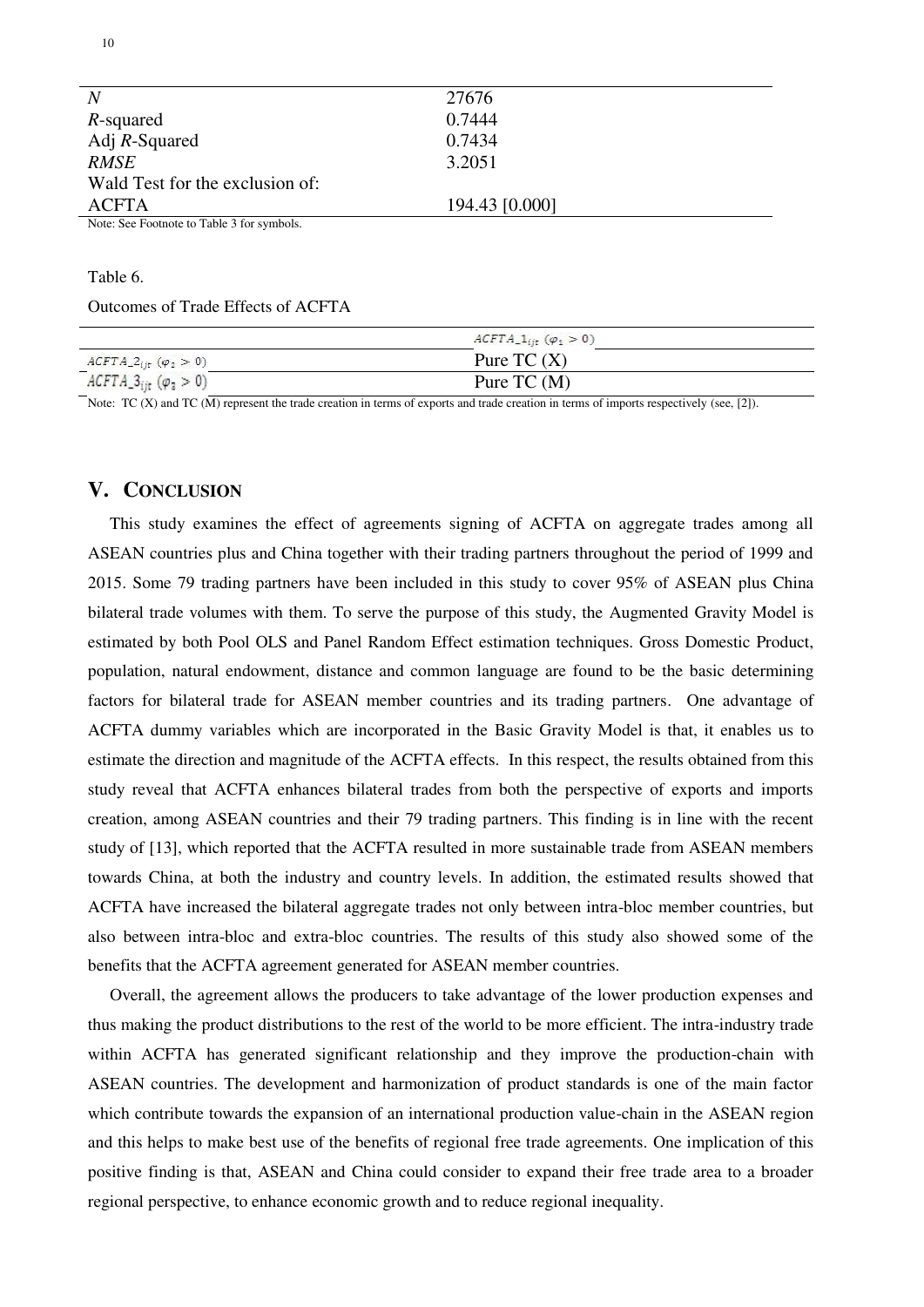第 56 卷第 2 期 2019 年 4 月

**JOURNAL OF SOUTHWEST JIAOTONG UNIVERSITY Vol. 56 No.** 

#### **ACKNOWLEDGMENT**

The authors would like to thanks Universiti Malaysia Sarawak for its partial support in funding this research.

### **REFERENCES**

[1] CHEN, L. and INTAL, P.S. (2017) ASEAN Foreign Trade, Investment, and Integration in Comparative Perspective. In Ponciano Intal and Lurong Chen (Eds.) *ASEAN and Member States: Transformation and Integration*, Economic Research Institute for ASEAN and East Asia. [https://www.eria.org/3.2.ASEAN\\_50\\_Vol\\_3\\_Integrative\\_Chapters\\_2.pdf](https://www.eria.org/3.2.ASEAN_50_Vol_3_Integrative_Chapters_2.pdf) 

[2] YANG, S. and MARTINEZ-ZARZOSO, I. (2014) A Panel Data Analysis of Trade Creation and Trade Diversion Effects: The case of ASEAN-China Free Trade Area. *China Economic Review, 29 (June)*, 138–151.<https://doi.org/10.1016/j.chieco.2014.04.002>

[3] SHENG, Y., TANG, H.C. and XU, X. (2014) The Impact of the ACFTA on ASEAN–PRC Trade: Estimates Based on an Extended Gravity Model for Component Trade. *Applied Economics, 46*(19), 2251–2263.

<https://doi.org/10.1080/00036846.2014.899676>

[4] SCHAAK, H. (2015) The Impact of Free Trade Agreements on International Agricultural Trade: A Gravity Application on the Dairy Product Trade and the ASEAN-China-FTA. In *Proceedings of 55th Annual Conference*, Giessen, Germany, September 23–25, 2015. German Association of Agricultural Economists.

<http://dx.doi.org/10.22004/ag.econ.211619>

[5] INDRIYANI, I. (2016) The Effect of ASEAN-China Free Trade Area (ACFTA) on Indonesia Export. Etikonomi: *Jurnal Ekonomi, 15*(2), 125 –138.<http://dx.doi.org/10.15408/etk.v15i2.3331>

[6] LIMA, J.D. and BATHAN, B.M. (2016) Economic Impact of the ASEAN-China Free Trade Agreement on Philippine Fresh Banana Exports. *Journal of Global Business and Trade,* 12(1), 1–8. [http://dx.doi.org/10.20294/jgbt. 2016.12.1.1](http://dx.doi.org/10.20294/jgbt.%202016.12.1.1) 

[7] ENDOH, M. (1999) Trade Creation and Trade Diversion in the EEC, the LAFTA and the CMEA: 1960–1994. *Applied Economics, 31 (2)*, 207–216[. https://doi.org/10.1080/000368499324435](https://doi.org/10.1080/000368499324435) 

[8] SOLOAGA, I., and WINTERS, A. (2001) Regionalism in the Nineties: What Effects on Trade? *North American Journal of Economics and Finance, 12*(1), 1–29. [https://doi.org/10.1016/S1062-](https://doi.org/10.1016/S1062-9408(01)00042-0) [9408\(01\)00042-0](https://doi.org/10.1016/S1062-9408(01)00042-0)